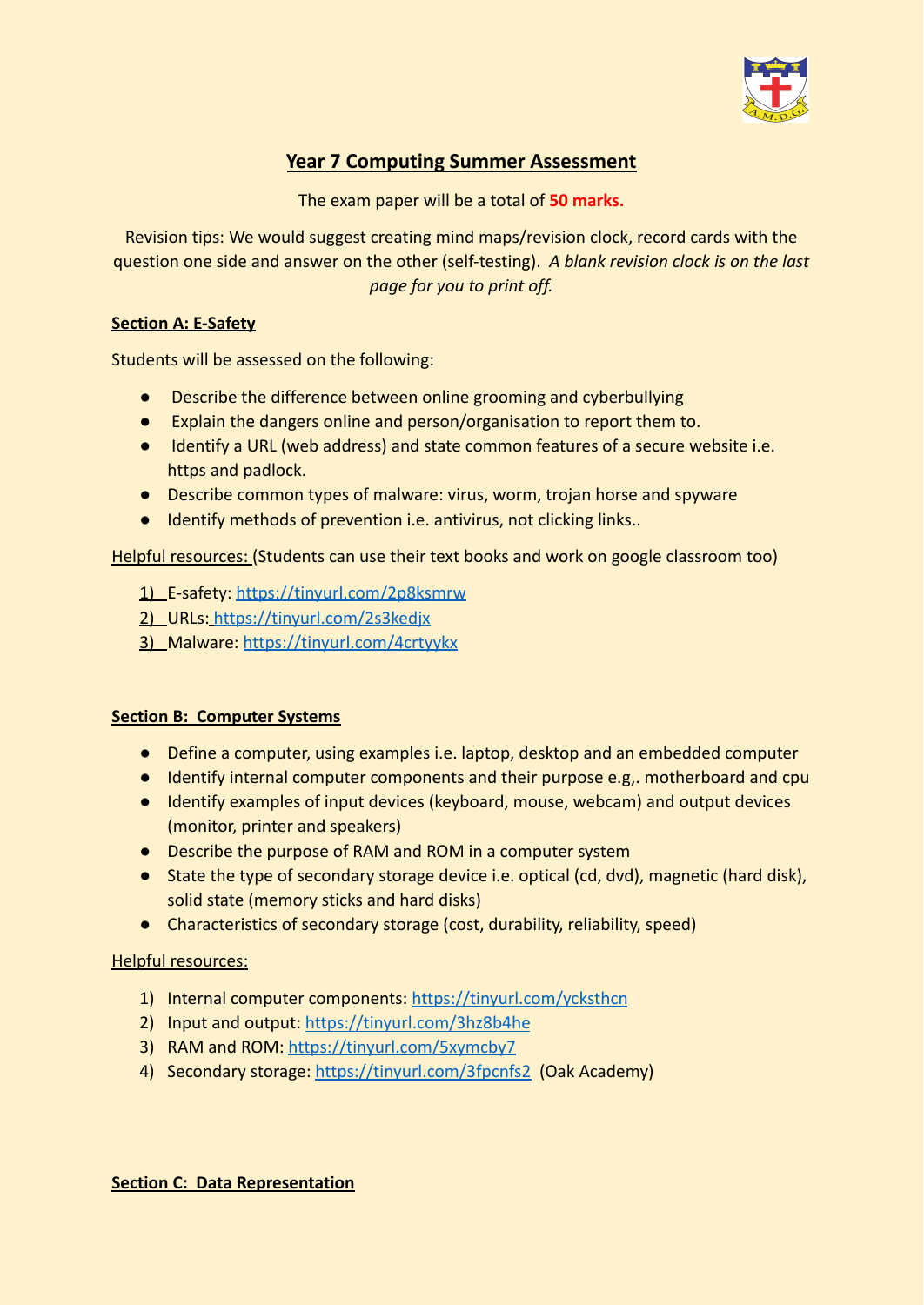

- Understand why computers use binary (switches, on/off)
- Know that binary is known as Base 2 (0 and 1) and decimal is Base 10 (10 numbers)
- Convert decimal numbers to binary and vice versa.

Students need to know that:

| 128 | 64 | $\vert$ 32 | 16 |  |  |
|-----|----|------------|----|--|--|
|     |    |            |    |  |  |

Binary number: 10110001 = 177 in decimal (128+32+16+1)

- Order the units of measurement from smallest to largest i.e. bit, nibble, byte, kilobyte, megabyte, gigabyte, terabyte, petabyte
- Understand what can be stored in each unit of measurement e.g. bit 0 or 1 could be black or white, Nibble – 4 bits stores decimal numbers 0-15.

## Helpful resources:

- 1) Binary conversion: <https://tinyurl.com/y3ekf734>
- 2) Units of measurement: <https://tinyurl.com/5xu4s4d7>

## **Section D: Computational thinking and programming**

- Define using examples computational thinking i.e. algorithms, decomposition, pattern recognition and abstraction.
- Create and debug programs in Scratch.

# Helpful resources:

- 1) Computational thinking: <https://tinyurl.com/2p949ed5>
- 2) Scratch tutorials: <https://tinyurl.com/2p9h4ew8>